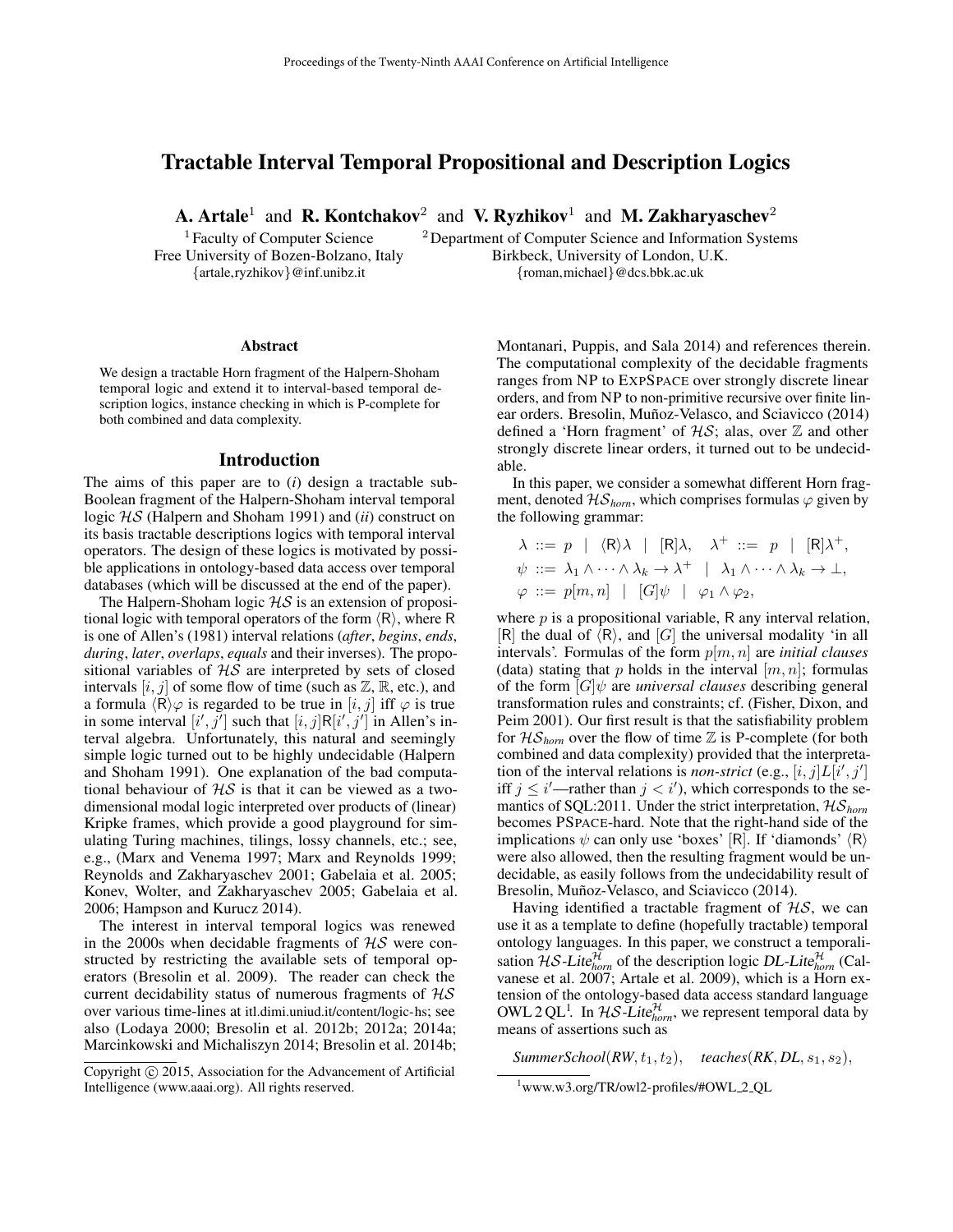which say that RW is a summer school that takes place in the time interval  $[t_1, t_2]$  and RK teaches DL in  $[s_1, s_2]$ . Note that temporal databases store data in a similar format (Kulkarni and Michels 2012). Temporal concept and role inclusions are used to impose various constraints on the data and introduce new concepts and roles. For example, according to

 $\langle \bar{D} \rangle$ *MorningSession*  $\Box$  *AdvancedCourse* ⊆ ⊥,

advanced courses cannot be given during the morning sessions; the axiom

$$
\langle \bar{B} \rangle
$$
LetureDay  $\sqcap \langle A \rangle$  Lunch  $\sqsubseteq$  *Morningsf*lession

'defines' morning sessions (note that we are not allowed to replace  $\Box$  with  $\equiv$  in this axiom). The inclusion

$$
teaches \sqsubseteq [D]teaches
$$

claims that the role *teaches* is downward hereditary (or stative) in the sense that if it holds in some interval, then it also holds in all of its sub-intervals. If, instead, we want to state that *teaches* is coalesced (or upward hereditary), in the sense that *teaches* holds in any interval covered by sub-intervals where it holds, then we can use

$$
[D](\langle O \rangle teaches \sqcup \langle \overline{D} \rangle teaches) \sqcap
$$
  

$$
\langle B \rangle teaches \sqcap \langle E \rangle teaches \sqsubseteq teaches.
$$

By removing the last two conjuncts on the left-hand side of this axiom, we make sure that *teaches* is both upward and downward hereditary. For a discussion of these notions in temporal databases, consult (Böhlen, Snodgrass, and Soo 1996; Terenziani and Snodgrass 2004).

Although the complexity of full  $H\mathcal{S}\text{-}Like_{horn}^{\mathcal{H}}$  remains unknown, in this paper we define two interesting fragments, for which instance checking is P-complete for both combined and data complexity. One fragment,  $H\mathcal{S}\text{-}Lite_{hom}^{\mathcal{H}[G]}$ , restricts the use of temporal operators in role inclusion axioms, where only the 'universal'  $[G]$  is allowed. The second one,  $\mathcal{H} \mathcal{S}\text{-}Lite_{horn}^{\mathcal{H}/\mathit{flat}}$ , allows only atomic concepts on the righthand side of concept inclusions (but does not impose any restrictions on role inclusions).

The omitted proofs are available in (Artale et al. 2015).

## Tractable HS*horn*

The syntax of the logic  $HS_{horn}$  was defied in the introduction. In this paper, we consider the interval relations  $A, \overline{A}, B, \overline{B}$ ,  $E, \overline{E}, D, \overline{D}, L, \overline{L}, O, \overline{O}$  and G over the set of closed intervals  $[i, j] = \{n \in \mathbb{Z} \mid i \leq n \leq j\}$ , for any integer numbers  $i \leq j$ , defined by taking:

$$
-[i,j]A[i',j'] \quad \text{iff} \quad j=i', \tag{After}
$$

$$
-[i,j]B[i',j'] \quad \text{iff} \quad i = i' \text{ and } j \ge j', \tag{Begins}
$$

$$
-[i,j]E[i',j'] \quad \text{iff} \quad i \leq i' \text{ and } j = j', \tag{Ends}
$$

$$
-[i,j]D[i',j'] \quad \text{iff} \quad i \leq i' \text{ and } j \geq j', \tag{During}
$$

$$
-[i,j]L[i',j'] \quad \text{iff} \quad j \leq i', \tag{Later}
$$

$$
-[i,j]O[i',j'] \quad \text{iff} \quad i \le i' \le j \text{ and } j \le j', \qquad \text{(Overlaps)}
$$

and  $\overline{A}$ ,  $\overline{B}$ ,  $\overline{E}$ ,  $\overline{D}$ ,  $\overline{L}$ ,  $\overline{O}$  to be the inverses of  $A$ ,  $B$ ,  $\overline{E}$ ,  $\overline{D}$ ,  $\overline{L}$ , O, respectively. Note that we allow single-point intervals  $[i, i]$  and use non-strict  $\leq$  instead of the more common  $\lt$ .



Figure 1: Semantics of the temporal operators: intervals  $[i, j]$ are shown as points with the coordinates  $(i, j)$  and, e.g., if p is true in  $[-1, 1]$  then  $\langle \overline{E} \rangle p$  is true in all  $[-k, 1]$ , for  $k \le -1$ .

#### **Example 1.** Consider the following  $\mathcal{HS}_{\text{horn}}$ -formula

$$
\varphi = p[-1,0] \wedge q[0,0] \wedge q[0,3] \wedge
$$
  

$$
[G](\langle E \rangle p \to q) \wedge [G] ([\overline{A}] q \wedge q \to r).
$$

The first three conjuncts— $p[-1, 0]$ ,  $q[0, 0]$  and  $q[0, 3]$ —are called *initial clauses*: they state that p holds in  $[-1, 0]$  and  $q$  in [0, 0] and [0, 3]. The numbers occurring in the initial conditions are called *temporal constants* and given in binary.

An *interpretation*,  $\mathfrak{M}$ , for  $\mathcal{HS}_{\text{horn}}$  assigns to every interval  $[i, j]$  in  $\mathbb Z$  a set of propositional variables, p, that are regarded to be *true* in  $[i, j]$ , in which case we write  $\mathfrak{M}, [i, j] \models p$ . This truth-relation is extended to HS*horn*-formulas by taking:

$$
- \mathfrak{M}, [i, j] \models p[m, n] \quad \text{iff} \quad \mathfrak{M}, [m, n] \models p,
$$
  
\n
$$
- \mathfrak{M}, [i, j] \models \langle \mathsf{R} \rangle \alpha \quad \text{iff} \quad \mathfrak{M}, [i', j'] \models \alpha \text{ for some interval} \quad [i', j'] \text{ such that } [i, j] \mathsf{R}[i', j'],
$$
  
\n
$$
- \mathfrak{M}, [i, j] \models [\mathsf{R}] \alpha \quad \text{iff} \quad \mathfrak{M}, [i', j'] \models \alpha \text{ for all intervals} \quad [i', j'] \text{ such that } [i, j] \mathsf{R}[i', j'],
$$

and the usual clauses for the Booleans; see Fig. 1. An HS*horn*formula  $\varphi$  is *satisfiable* if there is an interpretation  $\mathfrak{M}$  such that  $\mathfrak{M}, [0, 0] \models \varphi$ ; in this case we call  $\mathfrak{M}$  a *model* of  $\varphi$ and write  $\mathfrak{M} \models \varphi$ . The length of  $\varphi$  is denoted by  $|\varphi|$ . Our main result in this section is a polynomial-time algorithm for checking satisfiability of HS*horn*-formulas (this problem is P-hard as the language contains propositional Horn clauses).

We represent any  $\mathcal{H}\mathcal{S}_{\text{hom}}$ -formula  $\varphi$  as  $\Xi \wedge \Psi^+ \wedge \Psi^-$ , where  $\Xi$  is a conjunction of the initial clauses in  $\varphi$  and  $\Psi^+$ (respectively,  $\Psi^-$ ) is a conjunction of the universal clauses  $[G]\overline{\psi}$  in  $\varphi$  with  $\lambda^+$  (respectively,  $\bot$ ) on the right-hand side.

Lemma 2. *Any* HS*horn-formula can be transformed in polynomial time to an equisatisfiable formula*  $\Xi \wedge \Psi^+ \wedge \Psi^-$  *such that it does not contain diamond operators, and its box operators only occur in contexts of the form*  $[G]\psi$  *and*  $[R]p$ *, where*  $R \in \{A, \overline{A}, B, B, E, E, G\}$  *and* p *a propositional variable.* 

*Proof.* First, we express every  $\left[\mathsf{R}\right]\lambda$  and  $\left\langle \mathsf{R}\right\rangle \lambda$  in terms of the operators mentioned above: for instance,  $[D]$ *p* is equivalent to  $[B][E]p$  (see also Fig. 1). Then we replace every nested  $\lambda$ with a fresh variable  $p_{\lambda}$  and add  $[G](\lambda \rightarrow p_{\lambda})$  as a conjunct; we also replace every nested  $\lambda^+$  with a fresh  $p_{\lambda^+}$  and add  $[G](p_{\lambda^+} \to \lambda^+)$ . Finally, we eliminate the diamonds by using the inverse relations: for instance,  $[G](\langle E \rangle p \rightarrow q)$  from Example 1 is replaced with an equivalent  $[G](p \rightarrow [\overline{E}]q)$ .  $\Box$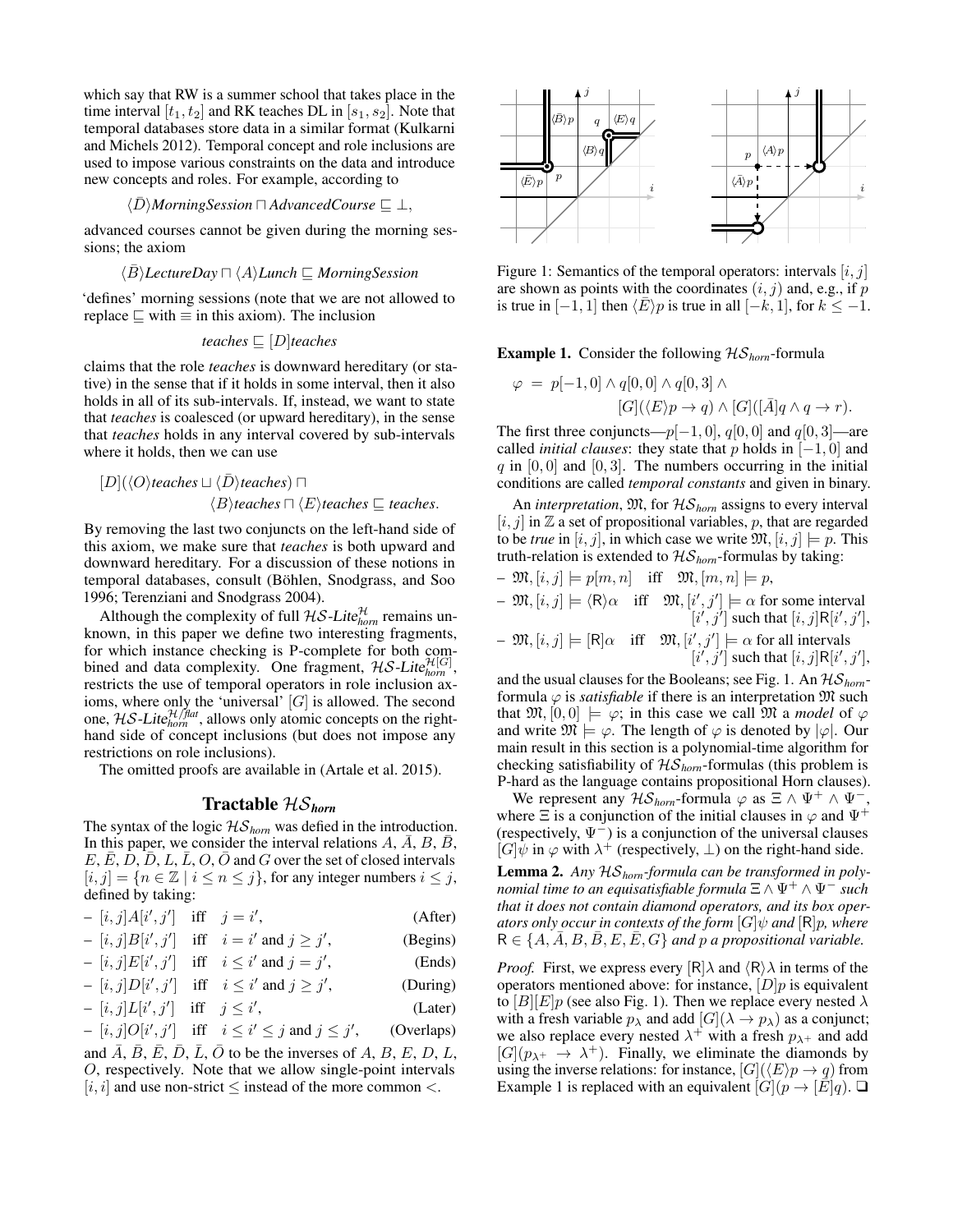

Figure 2: Partition of  $\mathbb Z$  with respect to  $\{-1,0,3\}$ .

From now on we only consider HS*horn*-formulas of the form  $\varphi = \Xi \wedge \Psi^+ \wedge \Psi^-$  given by Lemma 2. We now define a *canonical* (or *minimal*) *interpretation*  $\mathcal{R}_{\varphi}$  for  $\varphi$  by taking, for any variable p and any interval  $[i, j]$ ,

$$
\mathfrak{K}_{\varphi}, [i,j]\models p \quad \text{iff} \quad \mathfrak{M}, [i,j]\models p \quad \text{for all} \ \mathfrak{M}\models \Xi \wedge \Psi^+.
$$

Clearly,  $\Xi \wedge \Psi^+$  is always satisfiable.

**Lemma 3.** *For any formula*  $\varphi = \Xi \wedge \Psi^+ \wedge \Psi^-$ *, we have*  $\mathfrak{K}_{\varphi} \models \Xi \wedge \Psi^+$ *. Moreover,*  $\varphi$  *is satisfiable iff*  $\mathfrak{K}_{\varphi} \models \varphi$ *.* 

Note that the Horn fragment of  $HS$  defined by (Bresolin, Muñoz-Velasco, and Sciavicco 2014) does not enjoy this minimal model property because  $\langle R \rangle$  on the right-hand side can represent disjunction; see (Artale et al. 2007, Theorem 11).

We now show how to construct efficiently the canonical interpretation for a given formula. We will require the following notation. Let  $\mathbb{Z}^{\omega} = \mathbb{Z} \cup \{-\omega, \omega\}$  with  $-\omega < i < \omega$ , for any  $i \in \mathbb{Z}$ . Given  $i, j \in \mathbb{Z}^{\omega}$ , for  $i \leq j$ , we set  $(i, j) = \{n \in \mathbb{Z} \mid i < n < j\}.$  For a non-empty subset  $M = \{m_0, m_1, \ldots, m_n\}$  of  $\mathbb Z$  with  $m_0 < m_1 < \cdots < m_n$ , we define the *partition of*  $\mathbb Z$  *with respect to*  $M$  to be the set  $\mathbb{I}_M$  comprising the following intervals:

$$
-(-\omega, m_0), (m_n, \omega) \text{ and } [m_k, m_k], \text{ for } 0 \le k \le n;
$$

$$
- (m_k, m_{k+1}), \text{ for } (m_k, m_{k+1}) \neq \emptyset \text{ and } 0 \leq k < n.
$$

If  $M = \emptyset$ , we set  $\mathbb{I}_M = \{(-\omega, \omega)\}\$ . Note that  $I \cap I' = \emptyset$ , for any distinct  $I, I' \in \mathbb{I}_M$ , and  $\bigcup_{I \in \mathbb{I}_M} I = \mathbb{Z}$ .

Given a formula  $\varphi = \Xi \wedge \Psi^+ \wedge \Psi^-$ , we denote by  $M_{\varphi}$  the set of integers occurring in  $\Xi$ . Note that  $|\mathbb{I}_{M_{\varphi}}|$  is linear in  $|\varphi|$ : for instance, for  $\varphi$  from Example 1,  $M_{\varphi} = \{-1, 0, 3\}$  and

$$
\mathbb{I}_{M_{\varphi}} = \{(-\omega,-1),[-1,-1],[0,0],(0,3),[3,3],(3,\omega)\},
$$

see Fig. 2. The following lemma provides a key to the structure of canonical interpretations:

**Lemma 4.** Let  $\varphi$  be an  $\mathcal{H}S_{\text{horn}}$ -formula, p a variable and  $I, J \in \mathbb{I}_{M_{\varphi}}$ . If there exist  $i \in I$  and  $j \in J$  with  $i \leq j$  and  $\mathfrak{K}_{\varphi}, [i,j] \models p$ , then  $\mathfrak{K}_{\varphi}, [i',j'] \models p$  for all  $i' \in I$  and  $j' \in J$ with  $i' \leq j'$ .

This lemma shows that the canonical interpretation for  $\varphi$  can be constructed by applying the rules in  $\Psi^+$  to the closed intervals in the *finite* linear order ( $\mathbb{I}_{M_{\varphi}}, \preceq$ ), where  $\preceq$ is defined by taking  $I \preceq J$ , for  $I, J \in \mathbb{I}_M$ , iff  $i \leq j$ , for some  $i \in I$  and  $j \in J$ . The interval relations  $[I, J]R[I', J']$ in  $(\mathbb{I}_{M_\varphi}, \preceq)$ , for  $\mathsf{R} \in \{A, \bar{A}, B, \bar{B}, E, \bar{E}, G\}$ , are defined as usual. Now, the canonical interpretation for  $\varphi = \Xi \wedge \Psi^{+} \wedge \Psi^{-}$ can be constructed using the following *chase procedure*. We first set  $\mathfrak{C}_{\varphi} = \{ (p, [m, m], [n, n]) \mid p[m, n] \in \Xi \}$  and then apply to  $\mathfrak{C}_{\varphi}$  the following rules: Suppose  $(p_k, I, J) \in \mathfrak{C}_{\varphi}$ , for  $1 \leq k \leq h$ , and  $(q_k, I', J') \in \mathfrak{C}_{\varphi}$ , for all  $I', J' \in \mathbb{I}_{M_{\varphi}}$ with  $[I, J]R_k[I', J']$  and  $1 \leq k \leq \ell$ , then

- If 
$$
p_1 \wedge \cdots \wedge p_h \wedge [\mathsf{R}_1] q_1 \wedge \cdots \wedge [\mathsf{R}_{\ell}] q_{\ell} \rightarrow p
$$
 is in  $\Psi^+$  then  
\n $\mathfrak{C}_{\varphi} := \mathfrak{C}_{\varphi} \cup \{(p, I, J)\}.$ 



Figure 3: Canonical interpretation from Example 5.

– If  $p_1 \wedge \cdots \wedge p_h \wedge [\mathsf{R}_1]q_1 \wedge \cdots \wedge [\mathsf{R}_{\ell}]q_{\ell} \rightarrow [\mathsf{R}]p$  is in  $\Psi^+$ then  $\mathfrak{C}_{\varphi} := \mathfrak{C}_{\varphi} \cup \{ (p, I', J') \mid [I, J] \mathsf{R} [I', J'] \}.$ 

As  $\mathfrak{C}_{\varphi} \subseteq \mathsf{V}_{\varphi} \times \mathbb{I}_{M_{\varphi}} \times \mathbb{I}_{M_{\varphi}}$ , where  $\mathsf{V}_{\varphi}$  is the set of variables in  $\varphi$ , and  $|\mathbb{I}_{M_{\varphi}}| = O(|\varphi|)$ , the chase procedure reaches a fixed point  $\mathfrak{C}_{\varphi}^*$  after *polynomially many* steps. The canonical interpretation  $\mathfrak{K}_{\varphi}$  is now defined by taking  $\mathfrak{K}_{\varphi}, [i, j] \models p$  iff  $(p, I, J) \in \mathfrak{C}_{\varphi}^*, i \in I$  and  $j \in J$ .

**Example 5.** The canonical interpretation  $\mathcal{R}_{\varphi}$  for  $\varphi$  from Example 1 can be defined by taking (see Fig. 3):

 $\mathfrak{K}_{\varphi}, [i,j] \models p \quad \text{iff} \quad i = -1, j = 0,$  $\mathfrak{K}_{\varphi}, [i, j] \models q$  iff  $i \leq 0, j = 0$  or  $i = 0, j = 3$ ,  $\mathfrak{K}_{\varphi}, [i, j] \models r \text{ iff } i = 0, j = 0 \text{ or } i = 0, j = 3.$ 

As a consequence of the (polynomial) construction of the canonical interpretations and Lemma 3, we obtain:

Theorem 6. *The satisfiability problem for* HS*horn-formulas is* P*-complete.*

Another consequence of the construction (which will be used in the proof of Lemma 13) is that satisfiability of  $\mathcal{HS}_{\text{horn}}$ formulas is preserved under the following scaling of initial clauses. Let  $\varphi_i = \Xi_i \wedge \Psi^+ \wedge \Psi^-$  and  $M_{\varphi_i} = \{m_0^i, \dots, m_n^i\}$ with  $m_0^i < \cdots < m_n^i$ , for  $i = 1, 2$ . We say that  $\varphi_1$  and  $\varphi_2$ are *variants* if

$$
-\min\{m_{k+1}^1 - m_k^1, 2\} = \min\{m_{k+1}^2 - m_k^2, 2\},\text{ for any } 0 \le k < n,
$$

- 
$$
p[m_i^1, m_j^1] \in \Xi_1
$$
 iff  $p[m_i^2, m_j^2] \in \Xi_2$ , for any variable p.

The former condition means that the difference between the adjacent  $m_k^i$  is the same for both i modulo counting in terms of 0, 1 and *many*. It follows, in particular, that  $(\mathbb{I}_{M_{\varphi_1}}, \preceq)$  and  $(\mathbb{I}_{M_{\varphi_2}}, \preceq)$  are isomorphic as linear orders (see also Example 8). The two conditions together imply the following:

Lemma 7. *Any two variants are equisatisfiable.*

Example 8. To see that we need all of 0, 1 and 2 in the first condition above, take  $\varphi = [G](p \wedge [E]p \rightarrow \bot)$  and  $\psi = [G](p \rightarrow q \wedge [A]q) \wedge [G](p \wedge [E]q \rightarrow \bot)$ . Then the formulas  $p[0, 1] \wedge \varphi$  and  $p[0, 2] \wedge \psi$  are satisfiable, while  $p[0, 0] \wedge \varphi$  and  $p[0, 1] \wedge \psi$  are not.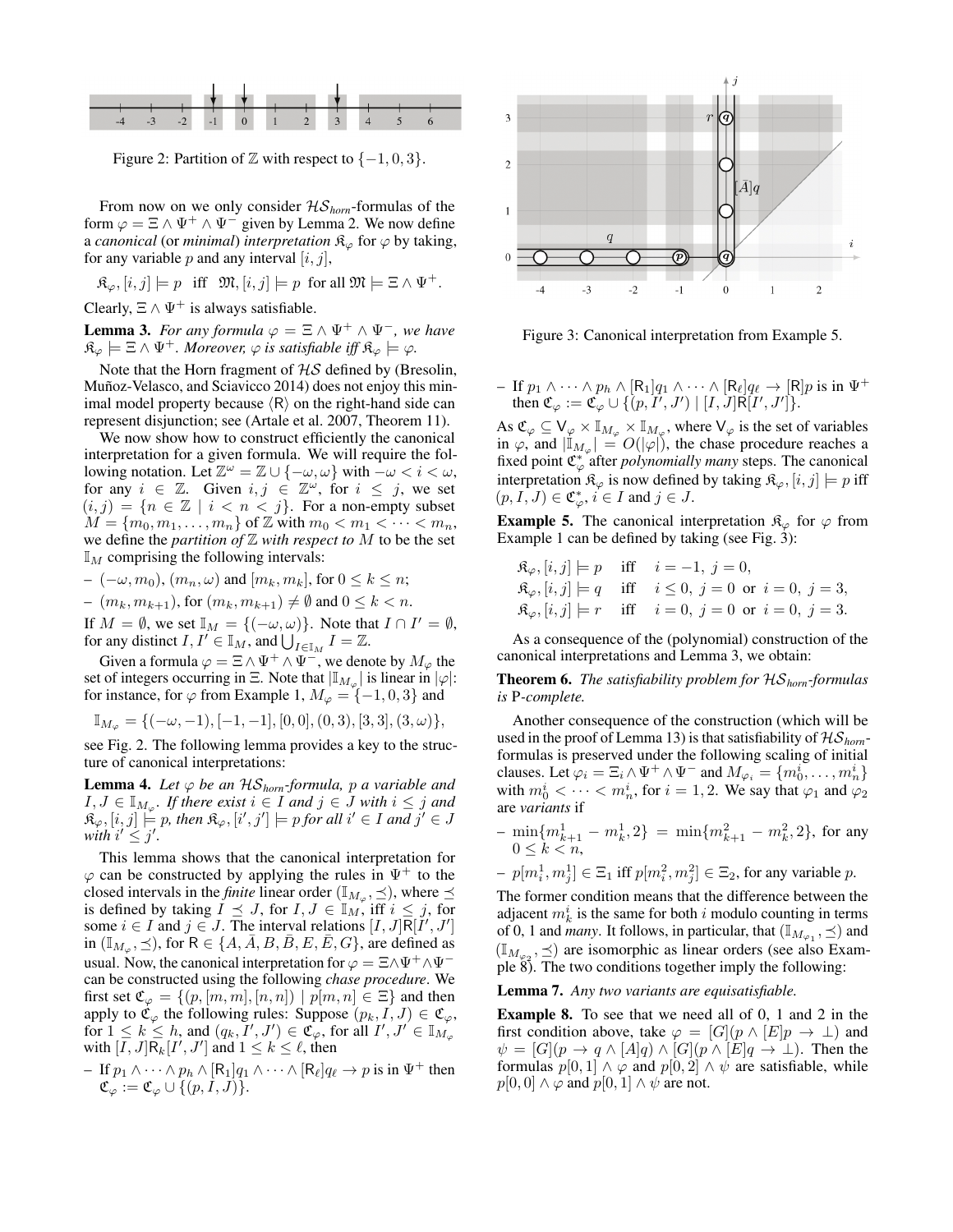**Remark 9.** If in place of  $\leq$  in the definition of the interval relations we take  $\lt$ , then reasoning with  $\mathcal{H}\mathcal{S}_{\text{hom}}$  becomes non-tractable (unless  $P = PSPACE$ ). Indeed, given a Turing machine  $\mathfrak A$  with polynomial tape, we take the following initial clauses:  $a_i[0,0]$  to say that input cell i contains a,  $h<sub>0</sub>[0, 0]$  to indicate that the head scans the left-most cell, and  $q_0[0, 0]$  to fix the initial state  $q_0$ . Instructions such as  $(q, a) \rightarrow (q', a', R)$  are encoded by formulas of the form

$$
[G](\langle \bar{E} \rangle [B](q \wedge a_i \wedge h_i) \to q' \wedge a'_i \wedge h_{i+1}).
$$

(Thus, we represent the consecutive configurations of  $\mathfrak A$  on the 'diagonal intervals'  $[n, n]$ ,  $n \geq 0$ , using the 'previoustime' operator  $\langle E \rangle [B]$ .) Then  $\mathfrak A$  accepts the input iff the conjunction of the above formulas and  $[G](q_1 \rightarrow \bot)$ , for the accepting state  $q_1$ , is unsatisfiable. At the moment, the exact complexity of  $\mathcal{HS}_{\text{hom}}$  under the strict semantics is not known. Note that the full  $\bar{E}B$ -fragment of  $\mathcal{H}\mathcal{S}$  is undecidable (Bresolin et al. 2014a).

#### Data Complexity

As HS*horn*-formulas consist of initial clauses (that is, *data*) and universal clauses, we can also measure the complexity of the satisfiability problem in terms of the size of the data regarding the universal clauses fixed.

## Theorem 10. HS*horn is* P*-complete for data complexity.*

*Proof.* Theorem 6 gives the upper bound. The proof of hardness is by a LOGSPACE-reduction of the monotone circuit value problem, which is known to be P-complete; see e.g., (Greenlaw, Hoover, and Ruzzo 1995; Miyano, Shiraishi, and Shoudai 1990). Suppose  $C$  is a monotone circuit whose vertices (sources, gates and sink) are enumerated by consecutive positive integers in such a way that if there is an edge from a vertex  $n$  to a vertex  $m$ —in which case we write  $n \rightarrow m$ —then  $n < m$ . Denote by max C the maximum of the vertex numbers. We can assume that  $\max C$  is the sink of C (so max  $C - 1 \rightarrow \max C$ ). We represent  $C(\vec{x})$ , for an input  $\vec{x}$ , by the conjunction  $\Xi_{\mathbf{C}(\vec{x})}$  of the following initial clauses:

- $t$ [max  $C 1$ , max  $C$ ],
- $t[n, m]$  (or  $f[n, m]$ ) if n is a source with input value 1 (respectively, 0) and  $n \rightarrow m$ ;
- AND[n, m] (or OR[n, m]) if n is an AND gate (respectively, OR gate) and  $n \rightarrow m$ ;
- *and*[0, m] and  $t[n, m]$ , for each n such that  $0 < n \le m$ and  $n \nleftrightarrow m$ , if m is an AND gate;
- $-$  *or*[0, *m*] and  $f[n, m]$ , for each *n* such that  $0 < n \le m$  and  $n \nless m$ , if m is an OR gate.

Let  $\Psi^+$  be a conjunction of the following universal clauses:

$$
[G](\langle \overline{A} \rangle f \wedge AND \to f), \qquad [G]([\overline{A}]f \wedge OR \to f),
$$
  
\n
$$
[G]([\overline{A}]t \wedge AND \to t), \qquad [G](\langle \overline{A} \rangle t \wedge OR \to t),
$$
  
\n
$$
[G](and \to [\overline{E}]t), \qquad [G](or \to [\overline{E}]f),
$$

and let  $\Psi^- = [G](t \wedge f \to \bot)$ . It is not hard to check that  $\Xi_{\mathbf{C}(\vec{x})} \wedge \Psi^+ \wedge \Psi^-$  is satisfiable iff  $\mathbf{C}(\vec{x}) = 1$ . (Intuitively, the last items in the definitions of the initial and universal

clauses ensure that, for any OR gate  $m$ , all intervals of the form  $[n, m]$  with  $n \nless m$  are labelled with f; and dually the AND gates with  $t$ . Thus, the output of any gate only depends on its inputs.)  $\Box$ 

It is of interest to note that a similar Horn fragment of the point-based  $LTL$  is in  $AC^0$  for data complexity, while the whole LTL is  $NC^1$ -complete (Artale et al. 2014a); we remind the reader that  $AC^0 \subsetneq NC^1 \subseteq P$ .

We now use  $\mathcal{H}\mathcal{S}_{\text{horn}}$  as a template for defining a temporal extension of the description logic *DL-Lite* $_{horn}^{\mathcal{H}}$  with the ultimate aim of employing it or its suitable fragments for ontology-based data access over temporal databases.

# Description Logic HS-Lite<sup>H</sup> *horn*

The language of  $H\mathcal{S}\text{-}Lite_{\text{hom}}^{\mathcal{H}}$  contains *individual names*  $a_0, a_1, \ldots$ , *concept names*  $A_0, A_1, \ldots$ , and *role names* P0, P1, . . . . *Basic roles* R, *basic concepts* B, *temporal roles* S and *temporal concepts* C are given by the following grammar:

$$
\begin{array}{ccccccccc}\nR & ::= & P_k & | & P_k^-,& B & ::= & A_k & | & \exists R, \\
S & ::= & R & | & [R]S,& C & ::= & B & | & [R]C,\n\end{array}
$$

where R is one of the interval relations. An  $\mathcal{HS}\text{-}Life_{horn}^{\mathcal{H}}$ TBox is a finite set of *concept* and *role inclusions*

$$
C_1 \sqcap \cdots \sqcap C_k \sqsubseteq C, \qquad S_1 \sqcap \cdots \sqcap S_k \sqsubseteq S,
$$

and *disjointness constraints*

 $C_1 \sqcap \cdots \sqcap C_k \sqsubseteq \bot$ ,  $S_1 \sqcap \cdots \sqcap S_k \sqsubseteq \bot$ .

Note that, similarly to Lemma 2, we could also allow the diamond operators  $\langle R \rangle C$  and  $\langle R \rangle S$  on the *left-hand side* of concept and role inclusions and disjointness constraints. They are omitted to simplify presentation.

An  $\mathcal{HS}$ -Lite $_{horn}^{\mathcal{H}}$  ABox is a finite set of atoms of the form  $A_k(a, i, j)$  and  $\dddot{P}_k(a, b, i, j)$  in which *temporal constants*  $i \leq j$  are given in binary. The set of individual names in A is denoted by  $\mathit{ind}(\mathcal{A})$ . An  $\mathcal{HS}\text{-}Lite_{\textit{horn}}^{\mathcal{H}}$  *knowledge base* (KB) is a pair  $K = (\mathcal{T}, \mathcal{A})$ , where  $\mathcal{T}$  is a TBox and  $\mathcal{A}$  an ABox.

An  $\mathcal{HS}\text{-}Lite_{horn}^{\mathcal{H}}$  *interpretation*,  $\mathcal{I}$ , consists of a family of standard (atemporal) description logic interpretations  $\mathcal{I}[i,j] = (\Delta^{\mathcal{I}}, \cdot^{\mathcal{I}[i,j]}),$  for all  $i, j \in \mathbb{Z}$  with  $i \leq j$ , in which  $\Delta^{\mathcal{I}} \neq \emptyset$ ,  $a_k^{\mathcal{I}[i,j]} = a_k^{\mathcal{I}}$  for some (fixed)  $a_k^{\mathcal{I}} \in \Delta^{\mathcal{I}}$ ,  $\perp^{\mathcal{I}[i,j]} = \emptyset$ ,  $A_k^{\mathcal{I}[i,j]} \subseteq \Delta^{\mathcal{I}}$  and  $P_k^{\mathcal{I}[i,j]} \subseteq \Delta^{\mathcal{I}} \times \Delta^{\mathcal{I}}$ . The role and concept constructs are interpreted in  $\mathcal I$  as follows:

$$
(P_k^{-})^{\mathcal{I}[i,j]} = \{ (x,y) \mid (y,x) \in P_k^{\mathcal{I}[i,j]} \},
$$
  
\n
$$
(\exists R)^{\mathcal{I}[i,j]} = \{ x \mid (x,y) \in R^{\mathcal{I}[i,j]}, \text{ for some } y \in \Delta^{\mathcal{I}} \},
$$
  
\n
$$
([R]C)^{\mathcal{I}[i,j]} = \bigcap_{[i,j]R[i',j']} C^{\mathcal{I}[i',j']},
$$
  
\n
$$
([R]S)^{\mathcal{I}[i,j]} = \bigcap_{[i,j]R[i',j']} S^{\mathcal{I}[i',j']}.
$$

The *satisfaction relation*  $\models$  is defined by taking:

 $\mathcal{I} \models A(a, i, j)$  iff  $a^{\mathcal{I}} \in A^{\mathcal{I}[i, j]},$  $\mathcal{I} \models P(a, b, i, j)$  iff  $(a^{\mathcal{I}}, b^{\mathcal{I}}) \in P^{\mathcal{I}[i, j]},$  $\mathcal{I} \models \bigcap_k C_k \sqsubseteq C$  iff  $\bigcap_k C_k^{\mathcal{I}[i,j]} \subseteq C^{\mathcal{I}[i,j]},$  for all  $[i,j],$  $\mathcal{I} \models \bigcap_k S_k \sqsubseteq S$  iff  $\bigcap_k S_k^{\mathcal{I}[i,j]} \subseteq S^{\mathcal{I}[i,j]},$  for all  $[i,j],$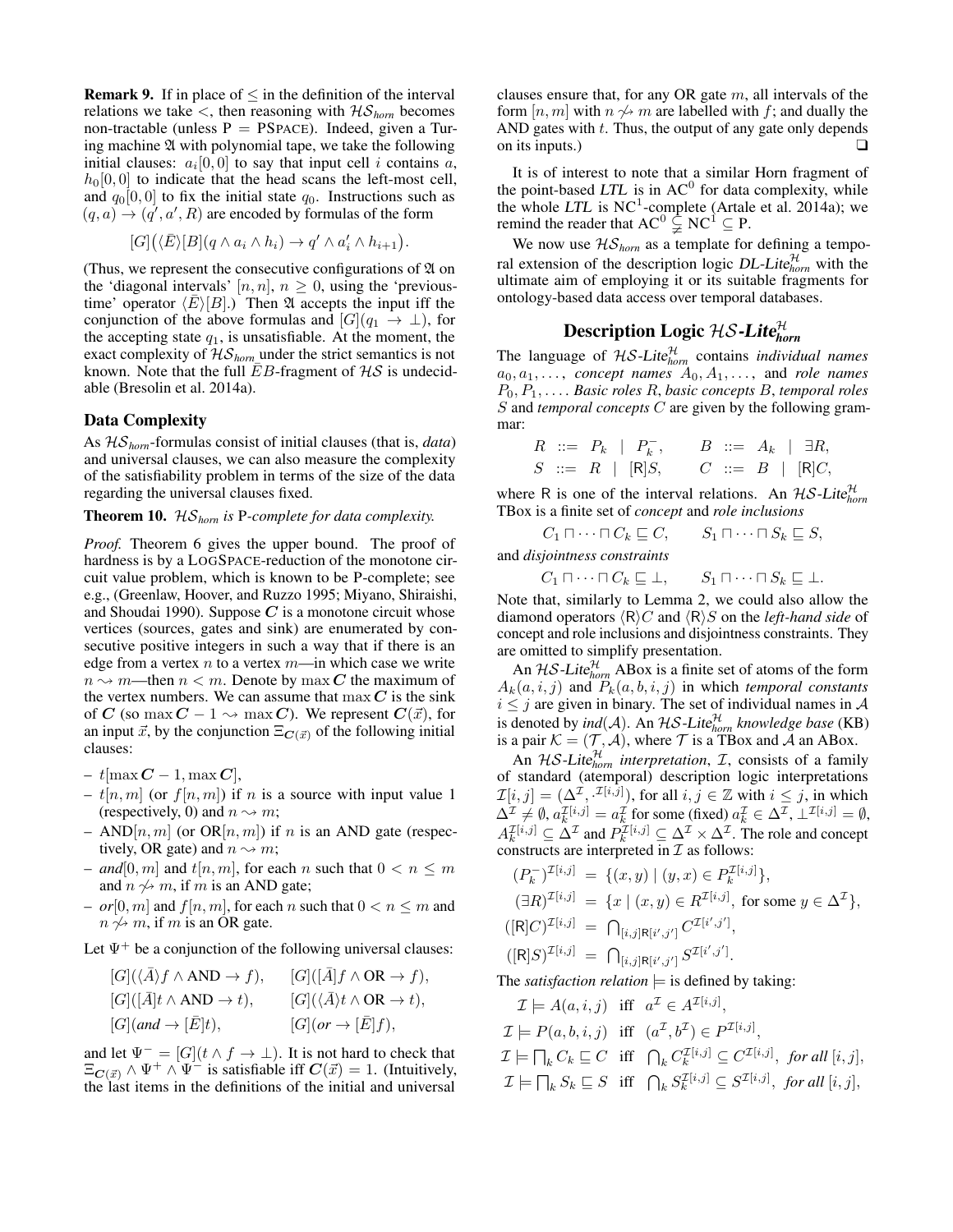and similarly for disjointness constraints. Note that concept and role inclusions as well as disjointness constraints are interpreted *globally*. For a TBox inclusion or an ABox assertion  $\alpha$ , we write  $\mathcal{K} \models \alpha$  if  $\mathcal{I} \models \alpha$ , for all models  $\mathcal{I}$  of  $\mathcal{K}$ (that is, for all  $\mathcal I$  with  $\mathcal I \models \mathcal K$ ). Similarly, we write  $\mathcal T \models \alpha$  in case  $(\mathcal{T}, \emptyset) \models \alpha$ .

The complexity of reasoning with  $H\mathcal{S}\text{-}Lite_{hom}^{\mathcal{H}}$  is still unknown. Our aim in the remainder of this paper is to show that two of its fragments are tractable. The first fragment only allows those  $\mathcal{HS}$ -Lite $_{horn}^{\mathcal{H}}$  TBoxes that are *flat* in the sense that their concept inclusions do not contain  $\exists R$  on the right-hand side. We denote this fragment by  $\mathcal{H}\mathcal{S}\text{-}Lite_{horn}^{\mathcal{H}/flat}$ .

# Tractability of H*S-Lite* $_{horn}^{\mathcal{H}/flat}$

We show that, for any  $\mathcal{H} \mathcal{S}\text{-}Lite_{\text{horn}}^{\mathcal{H}/\text{flat}}$  KB  $\mathcal{K} = (\mathcal{T}, \mathcal{A})$ , one can construct in polynomial time an equisatisfiable HS*horn*formula  $\varphi_K$ .

We require the following notation. For a basic role  $R$ , we set  $R^- = P_k^-$  if  $R = P_k$ , and  $R^- = P_k$  if  $R = P_k^-$ . Given an HS-Lite $_{horn}^{\mathcal{H}}$  TBox  $\mathcal{T}$ , we denote by  $rol(\mathcal{T})$  the set of basic roles R such that R or  $R^-$  occurs in T, and by  $con(T)$  the set of basic concepts  $B$  occurring in  $T$  as well as all basic concepts  $\exists R$ , for  $R \in rel(\mathcal{T})$ .

#### **Theorem 11.** The satisfiability problem for  $\text{HS-Lite}^{\mathcal{H}/\text{flat}}_{\text{hom}}$ *KBs is* P*-complete.*

*Proof.* P-hardness is from the propositional Horn logic. The matching upper bound proof is by a polynomial-time reduction to  $\mathcal{HS}_{\text{horn}}$ . Given a KB  $\mathcal{K} = (\mathcal{T}, \mathcal{A})$ , take propositional variables  $p^{B,a}$  and  $p^{R,a,b}$ , for any  $B \in con(\mathcal{T})$ ,  $R \in rol(\mathcal{T})$ and  $a, b \in ind(\mathcal{A})$ . For any concept  $C = [R_1] \dots [R_n]B$  in  $\mathcal T$  and  $a \in ind(\mathcal A)$ , let  $C^a = [R_1] \dots [R_n] p^{B,a}$ ; similarly, for any role S in  $\mathcal{T}$  and  $a, b \in ind(\mathcal{A})$ , define  $S^{a,b}$  using  $p^{S,a,b}$ . Let  $\varphi_K$  be a conjunction of the following  $\mathcal{HS}_{\text{hom}}$ -formulas:

- $p^{A,a}[i,j]$ , for  $A(a,i,j) \in \mathcal{A}$ ,  $- p^{P,a,b}[i,j]$ , for  $P(a,b,i,j) \in \mathcal{A}$ ,  $-[G](p^{R,a,b} \to p^{R^-,b,a})$  and  $[G](p^{R,a,b} \to p^{\exists R,a})$ , for any  $R \in \text{rol}(\mathcal{T})$  and  $a, b \in \text{ind}(\mathcal{A}),$
- $[G](\bigwedge_k C_k^a \to C^a)$ , for  $\bigcap_k C_k \sqsubseteq C$  in  $\mathcal T$  and  $a \in ind(\mathcal A)$ ,
- $[G](\bigwedge_k S_k^{a,b} \to S^{a,b})$ , for  $\bigcap_k S_k \sqsubseteq S$  in  $\mathcal{T}, a,b \in ind(\mathcal{A})$ ,
- and similar formulas for the disjointness constraints in  $T$ . One can now show that  $\varphi_K$  is equisatisfiable with  $\mathcal K$ .

Similarly to the canonical interpretations for HS*horn*formulas, we now define canonical interpretations for  $\mathcal{H} \mathcal{S}\text{-}Lit$ <sub>*ehorn*</sub> KBs, which will be used in the next section. Given a KB  $\mathcal{K} = (\mathcal{T}, \mathcal{A})$ , we denote by  $\mathcal{T}^+$  the set of concept and role inclusions in  $\mathcal T$  and by  $\mathcal T^-$  the set of disjointness constraints in T. A *canonical interpretation*  $\mathfrak{K}_{\mathcal{K}} = (\Delta^{\mathfrak{K}_{\mathcal{K}}}, \mathfrak{K}_{\mathcal{K}})$ for K is defined by taking, for  $a, b \in ind(A)$  and  $i \leq j$ ,

$$
- \Delta^{\mathfrak{K}_{\mathcal{K}}} = ind(\mathcal{A}) \text{ and } a^{\mathfrak{K}_{\mathcal{K}}} = a,
$$
  

$$
- a \in A^{\mathfrak{K}_{\mathcal{K}}[i,j]} \text{ iff } (\mathcal{T}^+, \mathcal{A}) \models A(a, i, j),
$$

$$
- (a, b) \in P^{\mathfrak{K}_{\mathcal{K}}[i,j]} \text{ iff } (\mathcal{T}^+, \mathcal{A}) \models P(a, b, i, j)
$$

(see Example 12 below). Similarly to Lemma 3, one can show that  $\hat{R}_{\mathcal{K}} \models (\mathcal{T}^+, \mathcal{A})$  and  $\mathcal{K}$  is satisfiable iff  $\mathcal{R}_{\mathcal{K}} \models \mathcal{K}$ .

# **Tractability of**  $\mathcal{H}\mathcal{S}\text{-}$ **Lite** $_{horn}^{\mathcal{H}[G]}$

Our second fragment, denoted  $H\mathcal{S}\text{-}Lite_{\text{horn}}^{\mathcal{H}[G]}$ , allows only the operator  $[G]$  in the definition of temporal roles  $S$  (with no restrictions imposed on temporal concepts). Thus, unlike HS-Lite $_{horn}^{H/flat}$ , the fragment HS-Lite $_{horn}^{H[G]}$  contains full  $DL\text{-}Lite^{\mathcal{H}}_{hom}$ . We now show that reasoning with this fragment is also tractable. For any role name  $P$ , we reserve two special concept names,  $EP$  and  $EP^-$ .

Given an  $\mathcal{H}S$ -Lite $_{horn}^{\mathcal{H}[G]}$  TBox  $\mathcal{T}$ , we define the *flattening* of  $\mathcal T$  to be the TBox  $\overline{\mathcal T}' = \mathcal T_1 \cup \mathcal T_2$ , where  $\mathcal T_1$  results from  $\overline{\mathcal T}$ by replacing every  $\exists R$  with  $ER$ , and  $\mathcal{T}_2$  comprises

$$
\exists R \sqsubseteq ER,ER \sqsubseteq EQ, \quad \text{if } \mathcal{T} \models R \sqsubseteq Q,ER \sqsubseteq [G]EQ, \quad \text{if } \mathcal{T} \models R \sqsubseteq [G]Q,
$$

for all  $R, Q \in rel(\mathcal{T})$ . Clearly,  $\mathcal{T}'$  is flat and, by Theorem 11, can be computed in polynomial time.

Let  $\mathcal{K} = (\mathcal{T}, \mathcal{A})$  be a KB. For any  $\delta \in \{0, 1, 2\}$  (where 2 stands for 'many'; see Lemma 7) and  $R \in \text{rol}(\mathcal{T})$ , let  $d_{\delta}^R$ be a fresh individual name. Let  $\mathcal{T}'$  be the flattening of  $\mathcal{T}$ . Given an extension  $A'$  of  $A$  with some atoms of the form  $P(d_{\delta}^P, d_{\delta}^{P^-}, 0, \delta)$ , for  $\delta \in \{0, 1, 2\}$ , let  $\mathfrak{K}' = (\Delta^{\mathfrak{K}'}, \mathfrak{K}')$  be the canonical interpretation for  $K' = (\mathcal{T}', \mathcal{A}')$ . We call  $\mathcal{A}'$  a *witness ABox* for  $K$  in case the following is satisfied:

$$
\begin{array}{ll}\n\textbf{(with)} & \text{if } EP^{\mathfrak{K}'[i,j]} \neq \emptyset \text{ or } (EP^-)^{\mathfrak{K}'[i,j]} \neq \emptyset \text{, for some } i \leq j, \\
\text{then } P(d_{\delta}^P, d_{\delta}^{P^-}, 0, \delta) \in \mathcal{A}', \text{ where } \delta = \min\{j - i, 2\}.\n\end{array}
$$

This condition ensures that, for each role name  $P$  with nonempty  $EP$  or  $EP^-$ , we have *witnesses*  $d_{\delta}^P$  and  $d_{\delta}^{P^-}$  in the intervals of length  $0, 1$  or 2. By Lemma  $\overline{7}$ , witnesses for P in intervals of length greater than 2 can be obtained from the witnesses for length 2.

**Example 12.** Suppose  $\mathcal{T} = \{ A \sqsubseteq \exists P, \exists P^- \sqsubseteq [\overline{B}] \exists P \}$ and  $\mathcal{A} = \{A(a, -1, 3)\}\$ . Then  $\mathcal{T}'$  consists of

$$
A \sqsubseteq EP, \ EP^-\sqsubseteq [\overline{B}]EP, \ \exists P \sqsubseteq EP, \ \exists P^-\sqsubseteq EP^-.
$$

Let  $\mathcal{A}' = \{A(a, -1, 3), P(d_2^P, d_2^{P^-}, 0, 2)\}\.$  Then the canonical interpretation  $\mathfrak{K}' = (\Delta^{\mathfrak{K}'}, \cdot^{\mathfrak{K}'})$  of  $(\mathcal{T}', \mathcal{A}')$  is as follows:

$$
\begin{aligned}\n& - \Delta^{\mathfrak{K}'} = \{a, d_2^P, d_2^{P^-}\}; \\
& - A^{\mathfrak{K}'[-1,3]} = \{a\}; \text{ otherwise, } A^{\mathfrak{K}'[i,j]} = \emptyset; \\
& - P^{\mathfrak{K}'[0,2]} = \{(d_2^P, d_2^{P^-})\}; \text{ otherwise, } P^{\mathfrak{K}'[i,j]} = \emptyset; \\
& - EP^{\mathfrak{K}'[-1,3]} = \{a\}, EP^{\mathfrak{K}'[0,2]} = \{d_2^P, d_2^{P^-}\} \text{ and, for any } \\
& k > 2 \cdot FP^{\mathfrak{K}'[0,k]} = \{d_2^{P^-} \} \text{ otherwise, } FP^{\mathfrak{K}'[i,j]} = \emptyset.\n\end{aligned}
$$

$$
k \ge 2, EP^{\mathfrak{K}'[0,k]} = \{d_2^{P^-}\}; \text{ otherwise, } EP^{\mathfrak{K}'[i,j]} = \emptyset;
$$
  

$$
E^{\{P^-\} \mathfrak{K}'[0,2]} = \{d_2^{P^-}\} \cdot \text{ otherwise}, \ (EP^{-\mathfrak{K}'[i,j]} = \emptyset).
$$

$$
-(EP^{-})^{\mathfrak{K}'[0,2]} = \{d_2^{P^-}\};\text{ otherwise, } (EP^{-})^{\mathfrak{K}'[i,j]} = \emptyset.
$$

Thus,  $\mathcal{A}'$  is a witness ABox for  $\mathcal{K} = (\mathcal{T}, \mathcal{A})$ .

We can now unravel  $\mathcal{R}'$  into a model  $\mathcal{I}$  of  $\mathcal{K}$  by constructing a sequence of interpretations  $\mathcal{I}_k = (\Delta^{\mathcal{I}_k}, \mathcal{I}_k)$ , where  $\mathcal{I}_{k+1}$  extends  $\mathcal{I}_k$ , and setting  $\mathcal{I} = \bigcup_{k \geq 0} \mathcal{I}_k$ . First we use  $\mathfrak{K}'$  to define  $\mathcal{I}_0$  by taking  $\Delta^{\mathcal{I}_0} = \{a\}, A^{\mathcal{I}_0[-1,3]} = \{a\},$  $A^{\mathcal{I}_0[i,j]} = \emptyset$  for all other intervals, and  $P^{\mathcal{I}_0[i,j]} = \emptyset$  for all  $[i, j]$ . We then observe that, in  $\mathcal{I}_0$ , a has a 'defect' in the interval  $[-1, 3]$  because it does not have a P-successor required by  $a \in (EP)^{\mathfrak{K}'[-1,3]}$ . We 'cure' this defect in the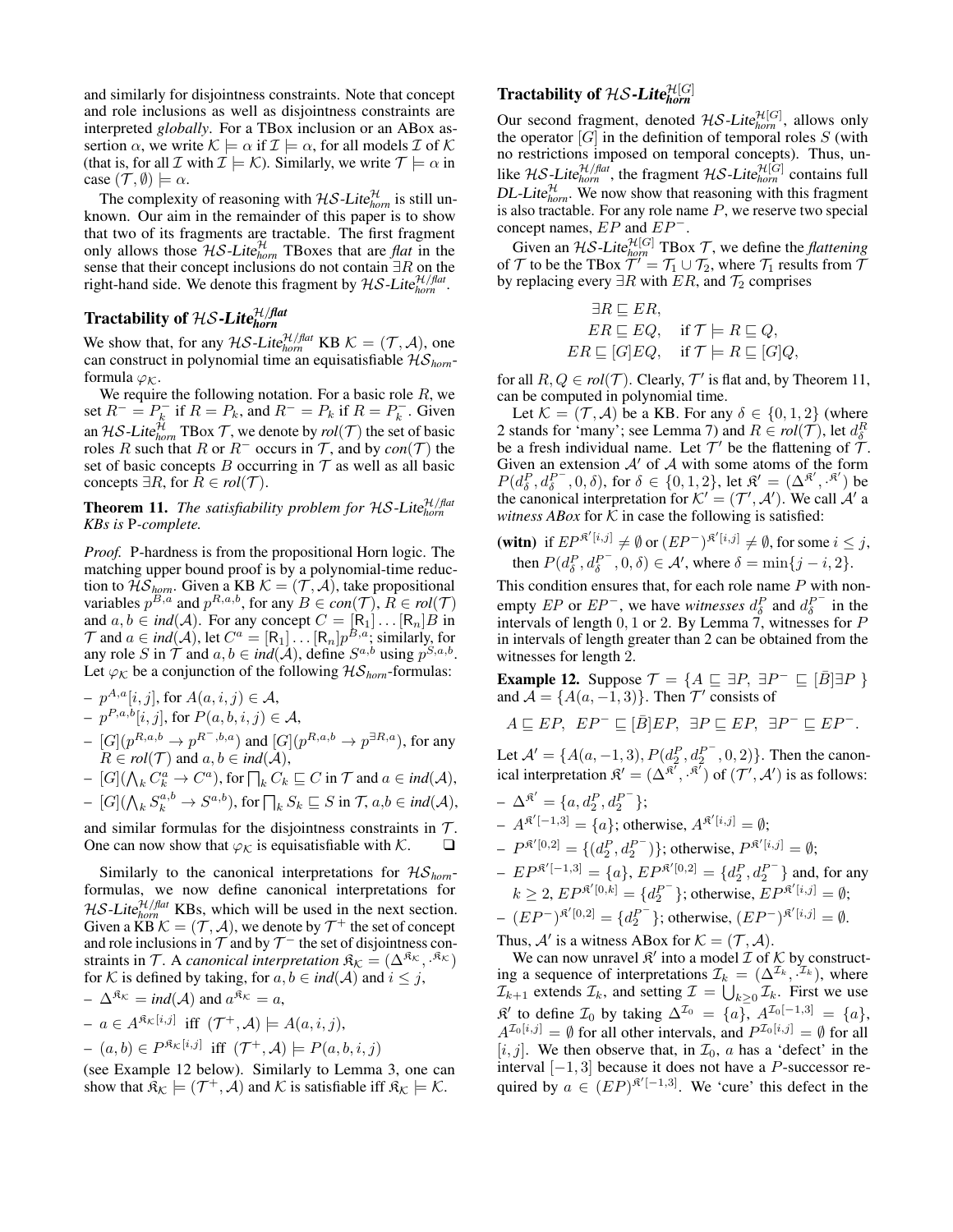

Figure 4: The unravelling construction.

interpretation  $\mathcal{I}_1$  by adding to  $\Delta^{\mathcal{I}_0}$  a (fresh) copy w of  $d_2^{P^-}$ <br>and setting  $P^{\mathcal{I}_1[-1,3]} = \{(a, w)\}\$  and  $P^{\mathcal{I}_1[i,j]} = \emptyset$  for all other intervals. But now the newly introduced element  $w$  in  $\mathcal{I}_1$  has a defect in every interval  $[-1, k]$ ,  $k \geq 3$ , because it does not have a required P-successor: indeed,  $d_2^{P^-}$  belongs to EP in every such interval in the canonical interpretation of  $(\mathcal{T}', P(d_2^P, d_2^{P^-}, -1, 3))$ . To cure those defects, we add to  $\mathcal{I}_1$  fresh copies  $w_k$  of  $d_2^{P^-}$ , for  $k \geq 3$ , and then set  $P^{\mathcal{I}_2[-1,k]} = \{(w,w_k)\}\$  and  $P^{\mathcal{I}_2[i,j]} = \emptyset$  for all other intervals, and so forth (see Fig. 4). The proof of Theorem 13 below shows that  $\mathcal{I} \models \mathcal{K}$  iff  $\mathcal{R}' \models \mathcal{T}'$ .

Clearly, any KB  $K$  has at least one witness ABox.

Theorem 13. K *is satisfiable iff there exists a witness ABox*  $\mathcal{A}'$  for  $\mathcal{K}$  such that  $\mathfrak{K}' \models \mathcal{T}'$ .

The proof of  $(\Leftarrow)$ , illustrated by Example 12, uses an unravelling technique similar to that of (Artale et al. 2014b, Theorem 4.1 and Lemma 6.5) developed for point-based temporal DL-Lite. An essential difference from the earlier construction is that now we not only *shift* the interpretation underlying the timeline of witnesses  $d_{\delta}^{R}$  in order to cure a defect, but also *stretch* (using Lemma 7) some intervals in these interpretations.

To show (⇒), we first construct a *minimal* witness ABox  $\mathcal{A}'$  for  $\mathcal{K}$  by taking  $(\mathcal{T}', \mathcal{A})$  and recursively adding to  $\mathcal{A}$  the missing witnesses  $P(d_{\delta}^P, d_{\delta}^{P^-}, 0, \delta)$ . In fact, we prove that a fixed point in this construction will be reached in polynomially many steps. Then we consider the unravelling of the canonical interpretation  $\mathfrak{K}'$  for  $\mathcal{K}' = (\mathcal{T}', \mathcal{A}')$  and show that it is homomorphically embeddable into any model of  $K$ . That  $\mathcal{R}' \models \mathcal{T}'$  follows now by the construction of the unravelling.

As a consequence of this proof we finally obtain:

**Theorem 14.** The satisfiability problem for  $HS$ -Lite $_{horn}^{H[G]}$ *KBs is* P*-complete.*

Remark 15. Unfortunately, the construction above does not work for the whole  $H\mathcal{S}\text{-}Lit$ <sub>chorn</sub>, where arbitrary operators  $[R]$  can be used in the definition of temporal roles  $S$ . To see why, consider first the HS-Lite $_{hom}^{\mathcal{H}[G]}$  KB  $\mathcal{K} = (\mathcal{T}, \mathcal{A})$  with  $\mathcal{T} = \{ A \sqsubseteq \exists P, P \sqsubseteq [G]S \}$  and  $\mathcal{A} = \{A(a, 0, 0)\}.$  Then  $a^{\mathcal{I}} \in (\exists S)^{\mathcal{I}[i,j]}$  for any  $\mathcal{I} \models \mathcal{K}$  and  $i \leq j$ . The axioms of  $\mathcal{T}_2$ make sure that  $a^{\mathcal{I}} \in ES^{\mathcal{I}[i,j]}$ .

Consider now the HS-Lite $_{\text{hom}}^{\mathcal{H}}$  KB  $\underline{\mathcal{K}}' = (\mathcal{T}', \mathcal{A})$  with  $\mathcal{T} = \{A \sqsubseteq [G] \exists P, P \sqsubseteq [A]P_1, P \sqsubseteq [\overline{A}]P_2, P_1 \sqcap P_2 \sqsubseteq S\}.$ We then have  $a^{\mathcal{I}} \in (\exists S)^{\mathcal{I}[i,i]}$ , for any  $\mathcal{I} \models \mathcal{K}'$  and  $i \in \mathbb{Z}$ . However, it is not clear what axioms of  $\mathcal{T}_2$  could make sure that  $a^{\mathcal{I}} \in ES^{\mathcal{I}[i,i]}.$ 

#### Data Complexity of Instance Checking

One of the main reasoning problems in description logic is *instance checking*. In our context it can be formulated as follows: given a KB  $\mathcal{K} = (\mathcal{T}, \mathcal{A})$  and an atom  $C(a, i, j)$ , where C is a concept, a an individual name and  $i \leq j$ , decide whether  $\mathcal{K} \models C(a, i, j)$ . As instance checking is reducible to satisfiability, it is P-complete for both  $\mathcal{H}S$ -Lite $_{horn}^{\mathcal{H}/flat}$  and  $\mathcal{H} \mathcal{S}\text{-}$ Lite $_{horn}^{\mathcal{H}[G]}$  for combined complexity. Moreover, as a consequence of Theorems 10, 11 and 14, we also obtain:

**Theorem 16.** Instance checking for both HS-Lite $_{\text{horn}}^{\mathcal{H}/\text{flat}}$  and HS-Lite<sup>H</sup>[G] *horn is* P*-complete for data complexity* (*when only the ABox is regarded to be the input*)*.*

This result contrasts with the lower data complexity  $(AC^0)$ and  $NC<sup>1</sup>$ ) of instance checking with point-based temporal DL-Lite (Artale et al. 2013; 2014a).

#### **Outlook**

Our interest in tractable description logics with interval-based temporal operators is motivated by possible applications in ontology-based data access (OBDA) over temporal databases. In the OBDA paradigm, one can query data sources, D, using the vocabulary of an ontology,  $\mathcal{T}$ , that provides a unifying conceptual view of the data and enriches it with background knowledge (Calvanese et al. 2007). Given a query, q, an OBDA system rewrites q and  $\mathcal T$  into another query,  $q'$ , such that  $\mathcal{T}, \dot{D} \models q$  iff  $D \models q'$ , for any data D. A standard ontology language that guarantees the existence of a first-order rewriting  $q'$  is the OWL 2 QL profile of the Web Ontology Language OWL 2. (In a nutshell, OWL 2 QL is *DL-Lite<sup>* $\mathcal{H}_{horn}$  in which concept and role inclusions cannot have  $\Box$  on the</sup> left-hand side.) In the context of *temporal databases*, we are interested in suitable ontology and query languages with temporal constructs (although some authors advocate the use of standard OWL 2 QL with temporal queries (Klarman 2014; Borgwardt, Lippmann, and Thost 2013)).

As modern temporal databases adopt the (downward hereditary) interval-based model of time (Kulkarni and Michels 2012) and use coalescing to group time points into intervals (Böhlen, Snodgrass, and Soo 1996), in this paper we have launched an investigation of ontology languages that can be suitable for OBDA over such databases by designing the language  $H\mathcal{S}\text{-}Lite_{horn}^{\mathcal{H}}$  and its tractable fragments *HS*-Lite $_{hom}^{H/fat}$  and *HS*-Lite $_{hom}^{H[G]}$ . In view of Theorem 16, these languages cannot guarantee first-order rewritability of even atomic queries, though we believe datalog rewritings are possible. We leave the query rewritability issues, in particular, the design of *DL-Lite* $_{core}^{\mathcal{H}}$ -based fragments supporting first-order rewritability as well as temporal extensions of the OWL 2 EL and OWL 2 RL profiles of OWL 2 for future research.